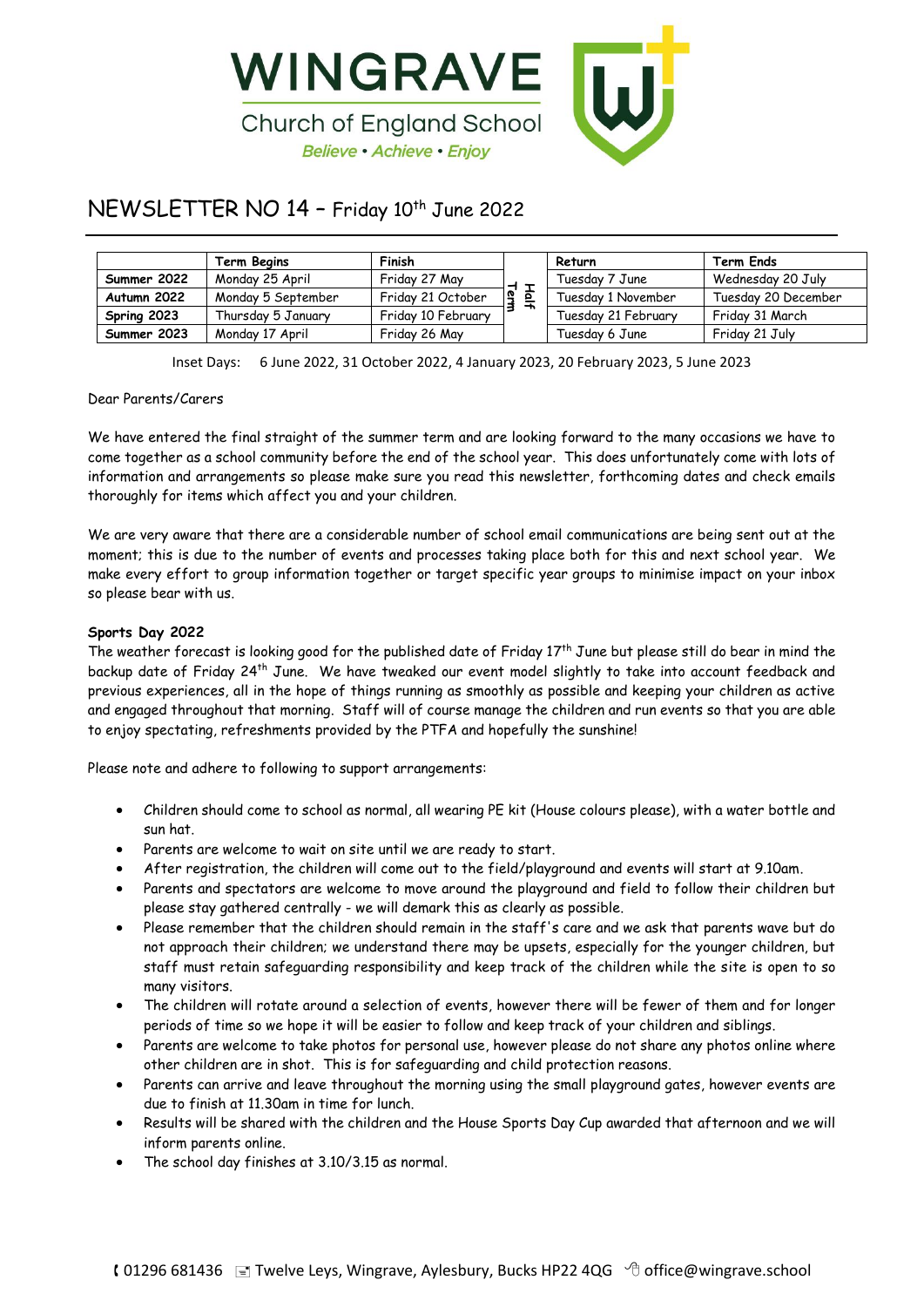# **Piano & Flute Lessons**

As previously explained, Mrs Summerscales made her visit yesterday and played both the piano and flute for the Junior children in assembly. Lessons with Mrs Summerscale will be available here on site during the school day via the Bucks Music Service as soon as interest supports it. This is done via the website [www.bucksmusic.org](http://www.bucksmusic.org/) and checking the 'school' box, however hard copy forms and flyers are available from the school office on request. Please note this will be for Years 3 to 6 in the first instance.

# **Year 5 & 6 Residential June 2023**

Please can we remind all Year 4 and 5 parents to submit their decision about the trip via the survey link previously provided by the end of Monday 13th June. Due to staff absence, the payment facility is not yet available on ParentPay but we will update this as soon as possible next week.

# **Jubilee Celebration Book**

A number of organisations have worked with DK to produce a commemorative book for every state-funded primary child in the country celebrating the life of Queen Elizabeth II and her Platinum Jubilee. These will be gifted to children to bring home in the coming days however due to a delivery issue, we will begin with the younger classes while we wait for further copies to arrive.

# **Wingrave Tennis Club**

Further to our previous emails, and in addition to the two school specific sessions, please remember to look at the wider Wingrave Tennis Club provision at [www.edwardharwoodtennis.co.uk/tennis-coaching](https://www.edwardharwoodtennis.co.uk/tennis-coaching)

# **School Staff Car Park**

We have had a number of incidents before, during and after the school day where pedestrians have been at risk walking through the staff car park and/or driveway. Please can we remind parents that the car park and driveway should not be used to access the school site as vehicles are arriving and leaving throughout the day. We appreciate this became a 'footpath' with Covid procedures, but this is no longer applicable. Can we also remind parents not to park or drop-off in the school car park for S4A provision as this is often the busiest period for staff arriving and leaving school. Ultimately your children's safety is paramount and we must minimise the opportunities for there to be an accident.

#### **Consideration for School and Community Neighbours**

As the school has grown over the last few years, it is understandable that there has been an increase in foot traffic and vehicles going to and from the school site at drop-off and collection times. Please can we always be considerate of the homes and driveways we walk past or park near too, especially early in the morning so that we as a school community do not cause avoidable noise and disruption for residents. Whilst we of course are delighted so many families choose to walk to school, please remain aware of footpaths, private roads/paths and what is appropriate access. Thank you for your support.

# **Transition & Reading Support for Parents**

Please find attached several flyers offering support for parents around reading and comprehension and starting/transitioning to a new school (EYFS and secondary).

# **Parent Questionnaire**

Having (almost) had a full year of normality and having remembered everything we used to do as a school and the way we like to do it, we would like to invite parents to take part in a parent views questionnaire. Results of the questionnaire will be collated and shared with our Governing Body and form part of our next development plan. Further explanation and the online questionnaire is available via this link: [https://www.surveymonkey.co.uk/r/WCS\\_Parent\\_View\\_22.](https://www.surveymonkey.co.uk/r/WCS_Parent_View_22)

Please complete your contribution by midday on Wednesday 22<sup>nd</sup> June. The children will be completing a similar survey in school so we can gather their thoughts and ideas too. Thank you in anticipation of your support and encouragement

Mr M Tomson Headteacher